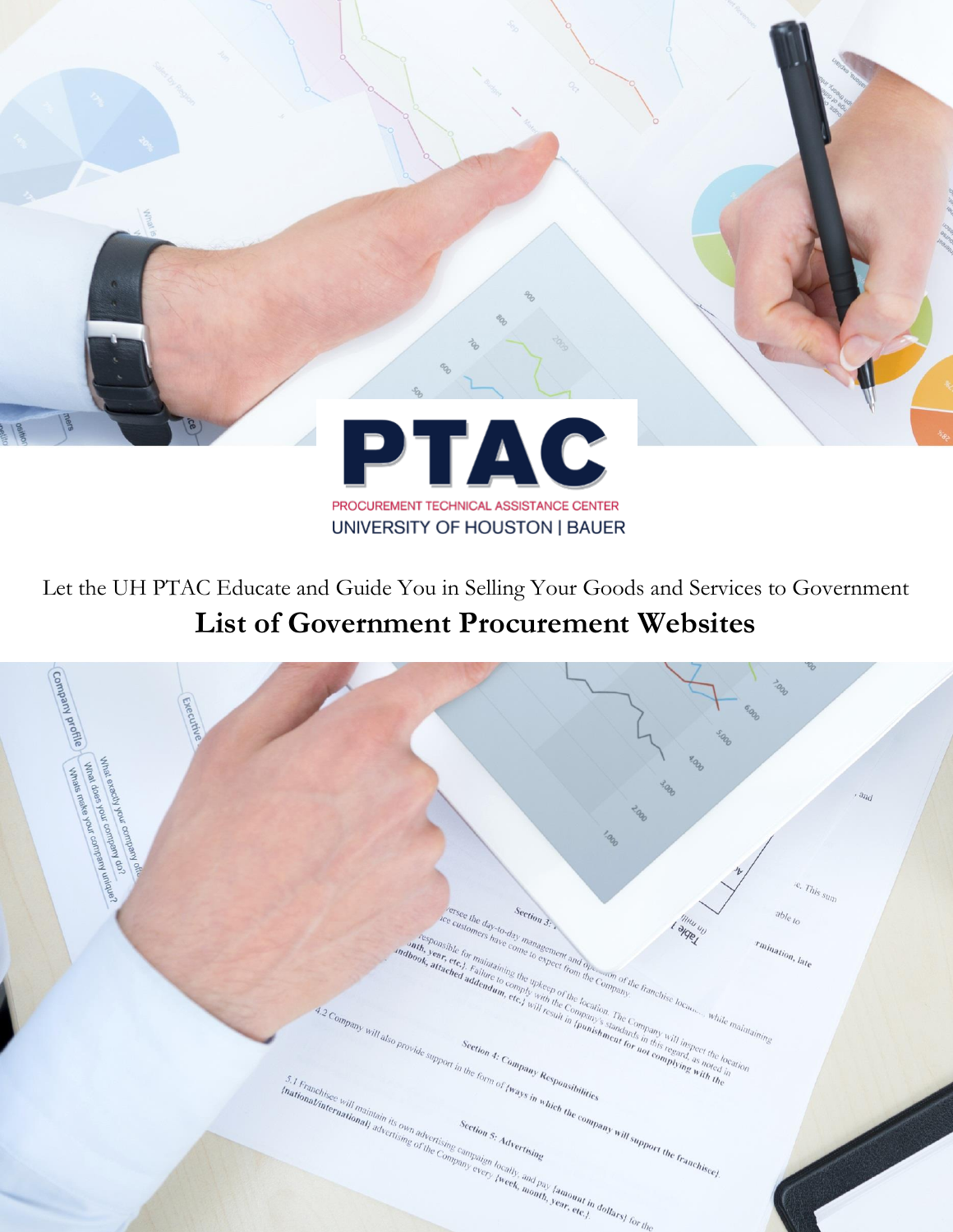#### **Federal, State, and Local Government Procurement Websites**

This document provides a list of websites for advertised procurement opportunities. Anyone can view opportunities listed, but in most cases in order to submit a quote, bid, or proposal you must register with the agency. Additionally, some agencies may require you to register with them in order to view and download solicitation documents. Instructions to register are usually found on the agency's Procurement / Purchasing Department website.

Many of the agencies will automatically email you a notice of opportunity after you register if the industry code(s) in your registration match their requirement. If you are interested in doing business with an agency, it is recommended you register with them to take advantage of the automated email option, when available.

Once you register with an agency it is also recommended you spend time reviewing their procurement website. In most instances they will make publicly available their procurement policies and procedures, which will inform you how they conduct procurement for supplies, services, and construction at various dollar thresholds. This can be different from one agency to another.

If you need assistance understanding how to register with an agency, have questions about an opportunity you are considering, or any other questions relating to how to do business with a government agency, please contact the UH PTAC at 713-752-8475.

This Procurement Technical Assistance Center is funded in part through a cooperative agreement with the Defense Logistics Agency.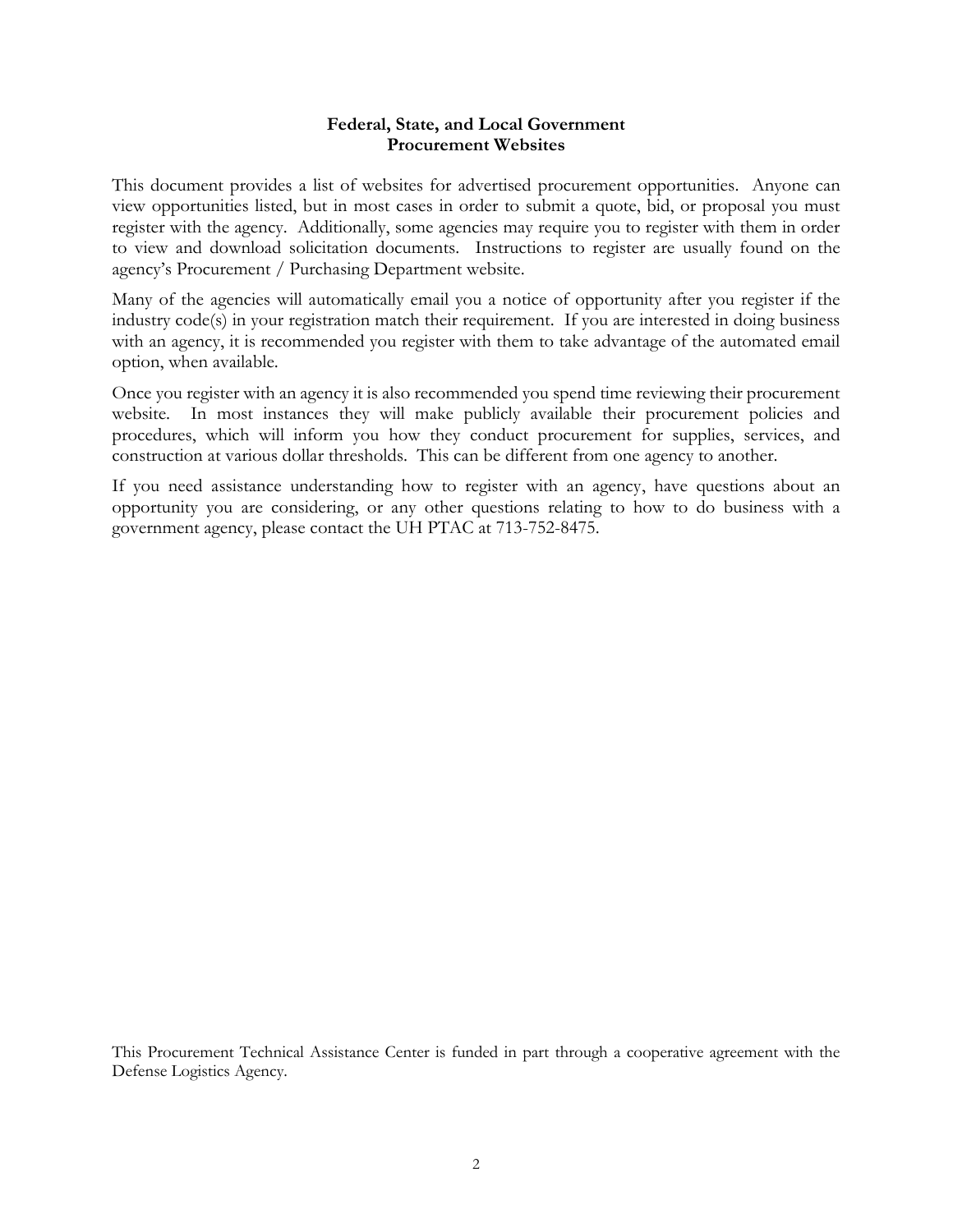| The University of Texas System at Austin Project Management and Construction Services |
|---------------------------------------------------------------------------------------|
|                                                                                       |
|                                                                                       |
|                                                                                       |
|                                                                                       |
|                                                                                       |
|                                                                                       |
|                                                                                       |
| http://www.houstontx.gov/obo/current_contracting_opportunities.html 7                 |
|                                                                                       |
|                                                                                       |
|                                                                                       |
|                                                                                       |
|                                                                                       |
|                                                                                       |
|                                                                                       |
|                                                                                       |
|                                                                                       |
|                                                                                       |
|                                                                                       |
|                                                                                       |
|                                                                                       |
|                                                                                       |
|                                                                                       |
|                                                                                       |
|                                                                                       |
|                                                                                       |
|                                                                                       |

## **Table of Contents**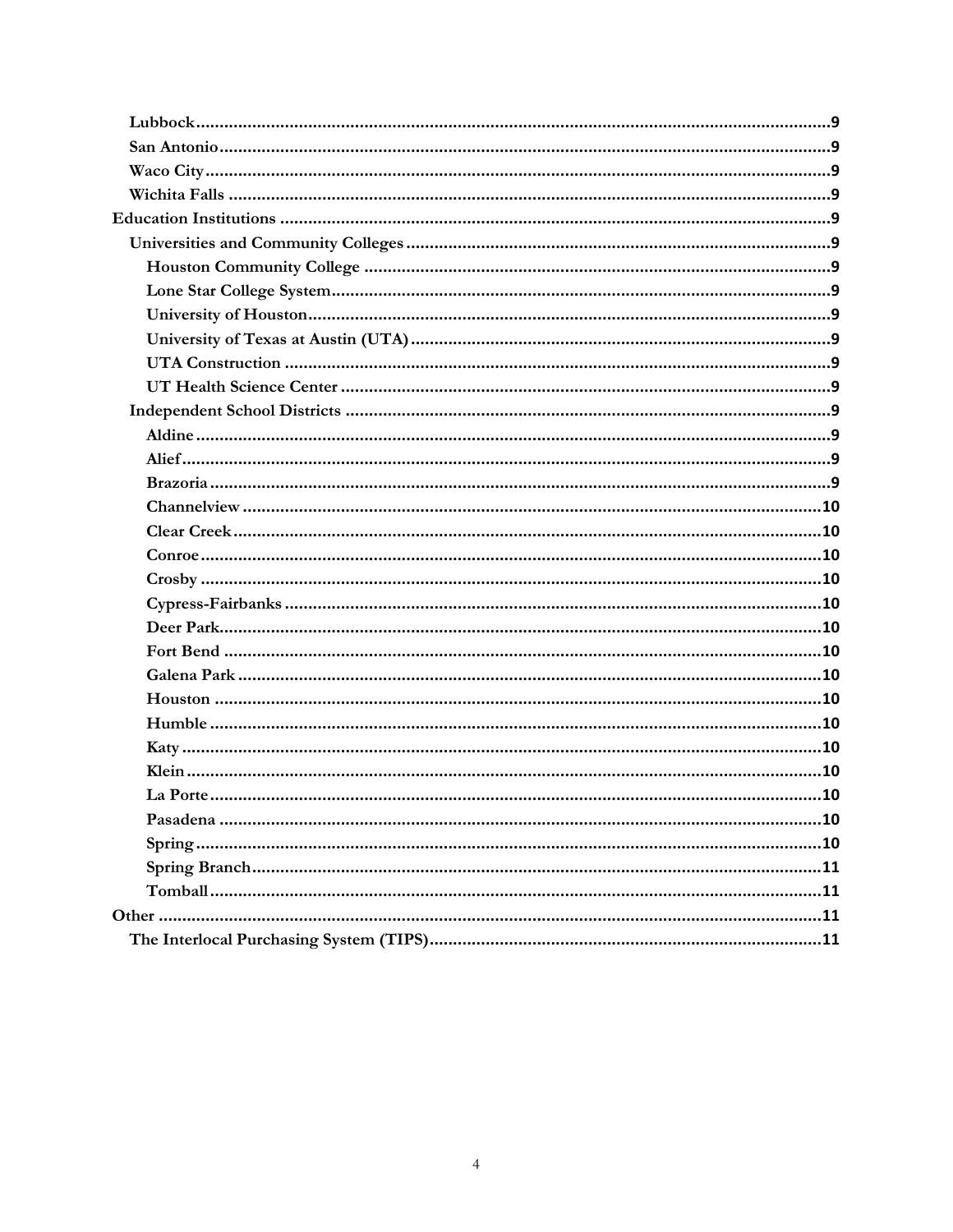# **Federal Government**

### <span id="page-4-1"></span><span id="page-4-0"></span>**Federal Acquisition Jumpstation**

The Federal Acquisition Jumpstation links you to internet sites of federal procurement information. This page is designed to provide you a central starting point to quickly access federal procurement documents and establish a single-point access for many federal agencies.

For more information visit<https://prod.nais.nasa.gov/pub/fedproc/home.html>

## <span id="page-4-2"></span>**FedBizOpps**

<https://www.fbo.gov/> (Register w/ FedBizOpps to set up Search Agents to receive automated email when opportunities match your search criteria.)

FedBizOpps is used by all federal agencies to advertise solicitations for contract opportunities exceeding \$25,000. Federal agencies are not required to advertise solicitations on FedBizOpps for \$25,000 and less. In order to locate these opportunities it is recommended you visit the specific federal agency procurement website to see if they are advertised there. Additionally, many agencies will have a small business link on their procurement website to provide information on their small business programs. They may also have contact information for their Small Business Representative (SBR). You can contact these individuals to learn about the agency's procurement opportunities, processes, and procedures, as well as market your company to the agency.

If you are unable to locate an agency SBR, another recommendation is to contact the agency's Office of Small Business and Disadvantaged Business Utilization (OSDBU). The primary responsibility of the OSDBU is to ensure that small businesses, small disadvantaged businesses, and women-owned businesses are treated fairly and that they have an opportunity to compete and be selected for a fair amount of the agency's contract dollars. Below is the link to the OSDBU Directors Interagency Council page to search by agency for contact information.

<https://webarchive.library.unt.edu/eot2008/20080916004434/http:/osdbu.gov/offices.html>

## <span id="page-4-3"></span>**NASA, Johnson Space Center**

<https://procurement.jsc.nasa.gov/busops.asp> (Select the Business Opportunities link at the top of the website.)

Register as a NASA vendor with the NASA Office of Small Business Programs:

[https://osbp.nasa.gov/vendor\\_database.html](https://osbp.nasa.gov/vendor_database.html)

For more information download the NASA Vendor Database Card:

[https://osbp.nasa.gov/docs/OSBP\\_NASA\\_Vendor\\_Database\\_card\\_May2017.pdf](https://osbp.nasa.gov/docs/OSBP_NASA_Vendor_Database_card_May2017.pdf)

## <span id="page-4-4"></span>**Defense Logistics Agency Internet Bid Board System (DIBBS)**

<https://www.dibbs.bsm.dla.mil/>

DLA supplies the nation's military and several civilian agencies with the critical resources they need to accomplish their worldwide missions. It provides wide-ranging logistical support for peacetime and wartime operations, as well as emergency preparedness and humanitarian missions. One method of meeting its customer's needs for recurring goods is by implementing an ordering system that is based on Federal Supply Classes, National Stock Numbers, and approved part numbers.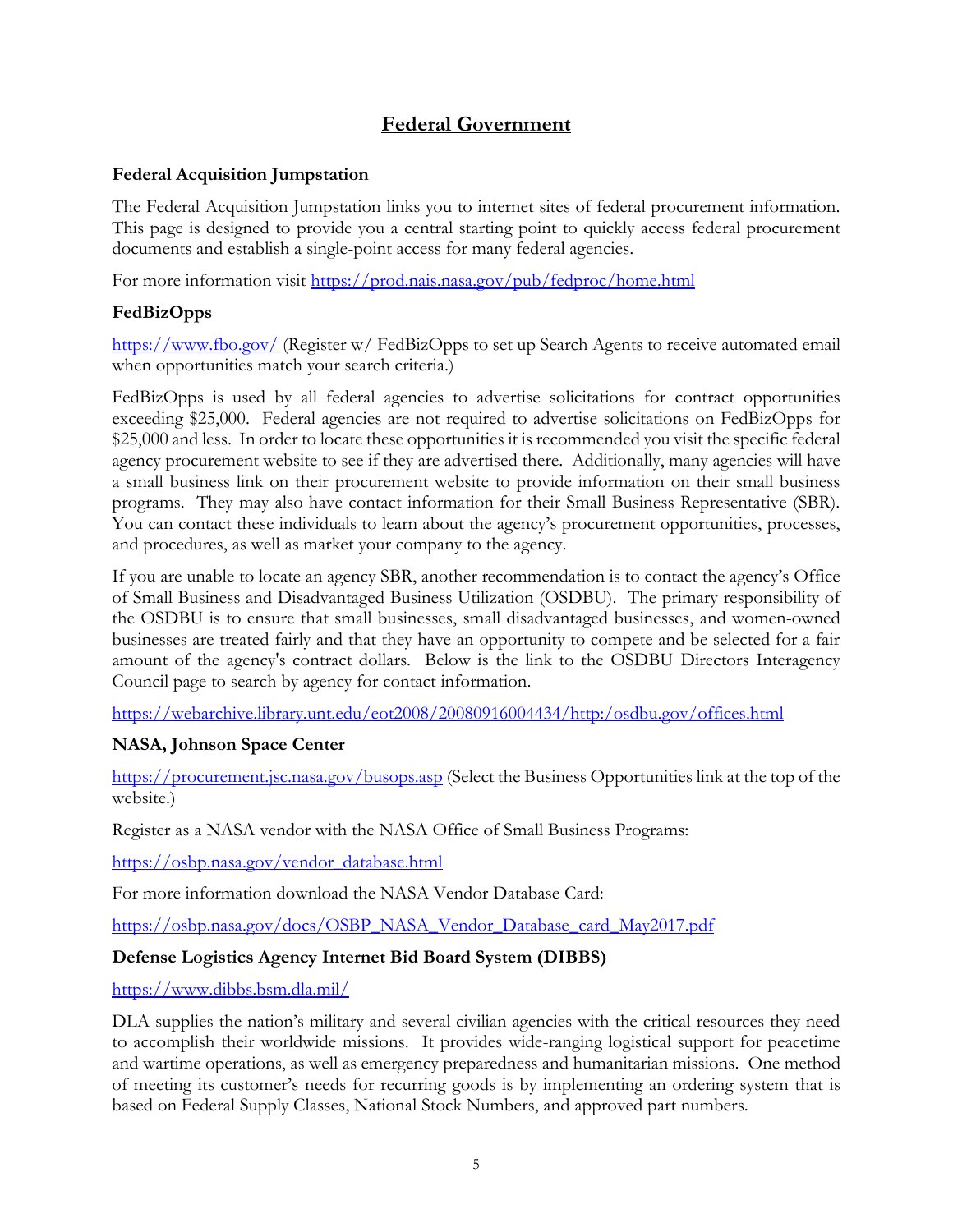The DLA Internet Bid Board System (DIBBS) is a web-based application that provides the capability to search for, view, and submit secure quotes on Requests for Quotations (RFQs) for Defense Logistics Agency (DLA) items of supply. DIBBS is not for service providers. DIBBS also allows users to search and view Request for Proposals (RFPs), Invitations for Bid (IFBs), Awards, and other procurement information related to DLA. However, on DIBBS opportunities are not automatically listed. You must understand how to search for opportunities using the Search Categories listed on the website.

Since using DIBBS requires an understanding of the system to conduct searches, if you are interested in learning about DIBSS to determine if the DLA system is appropriate for your business, please contact the UH PTAC at 713-752-8475 to make an appointment to talk with one of our procurement advisors.

# **State of Texas**

## <span id="page-5-1"></span><span id="page-5-0"></span>**Electronic State Business Daily (ESBD)**

### <http://www.txsmartbuy.com/sp>

The ESBD is used by all state agencies to advertise solicitations for contract opportunities exceeding \$25,000. Additionally, many local government agencies and educational institutions use the ESBD to advertise requirements. State agencies are not required to advertise solicitations on ESBD for \$25,000 and less. In order to locate these opportunities it is recommended you visit the specific state agency procurement website to see if they are advertised there.

Additionally, many agencies will have a small business link on their procurement website to provide information on their small business programs. They may also have contact information for their Small Business Representative (SBR). You can contact these individuals to learn about the agency's procurement opportunities, processes, and procedures, as well as market your company to the agency.

If you are a State of Texas Historically Underutilized Business (SoT HUB) vendor, it is recommended you contact the agency's HUB Coordinator. One of their prime responsibilities is to facilitate the agency's effort to increase the use of HUB vendors. Here is a link to the SoT HUB Coordinator list:

<http://comptroller.texas.gov/purchasing/vendor/hub/resources.php/>

## <span id="page-5-2"></span>**MD Anderson**

<https://www4.mdanderson.org/procurement/bids/>

## <span id="page-5-3"></span>**Texas Department of Criminal Justice**

[http://esbd.cpa.state.tx.us/sagencybid.cfm?startrow=1&endrow=25&ag\\_num=696&orderby=Age](http://esbd.cpa.state.tx.us/sagencybid.cfm?startrow=1&endrow=25&ag_num=696&orderby=Agency) [ncy](http://esbd.cpa.state.tx.us/sagencybid.cfm?startrow=1&endrow=25&ag_num=696&orderby=Agency)

## <span id="page-5-4"></span>**Texas Department of Information Resources**

<http://dir.texas.gov/View-Information-For-Vendors/Landing.aspx>

The DIR provides oversight for management of government information and communications technology. Its role is to deliver information resources commodities and services for state and local government as well as the K–12 public and higher education systems. New opportunities for DIR requirements are posted on the ESBD and can be found by searching for agency "Department of Information Resources – 313". The website link provided takes you to their Information for Vendors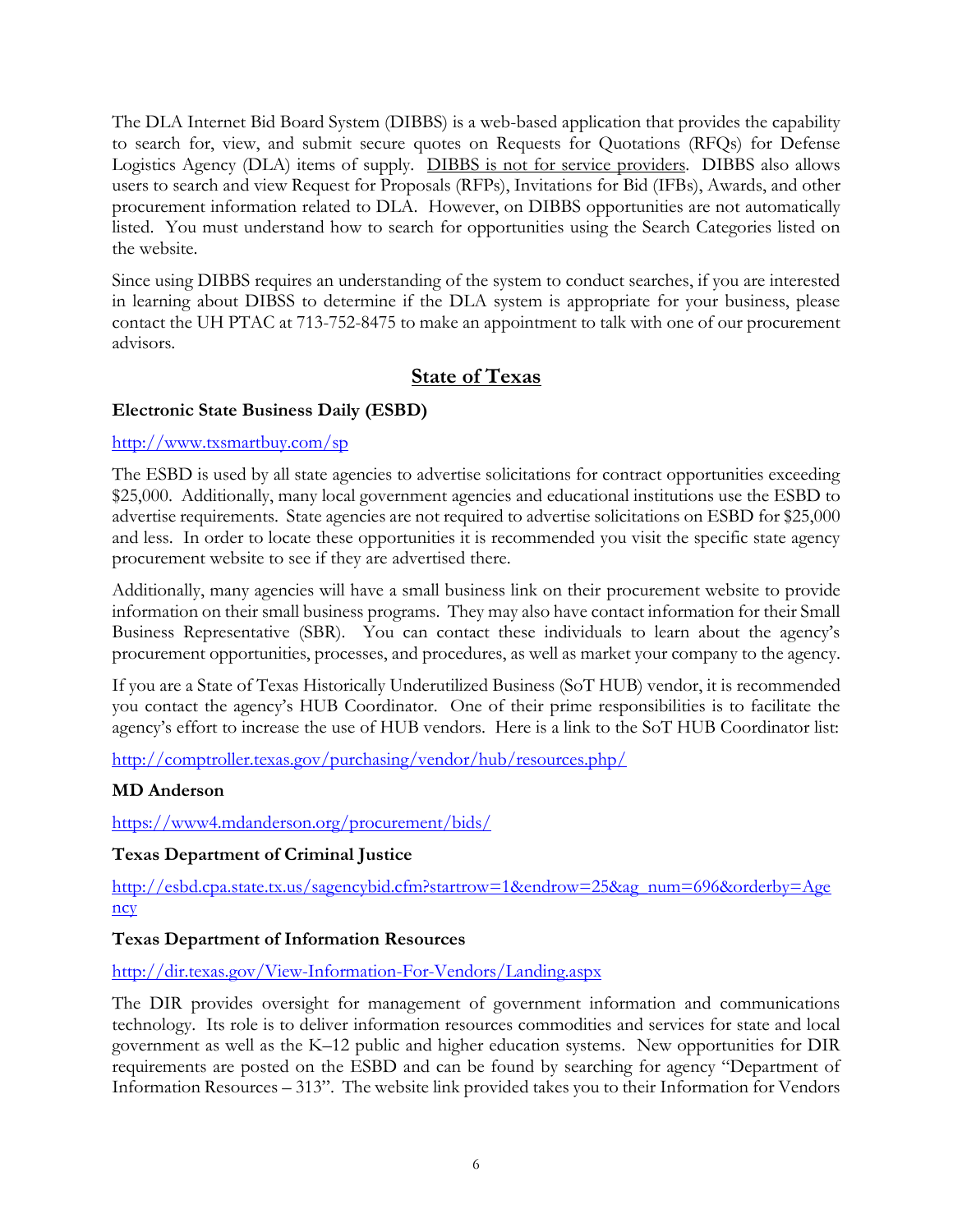page where you will find a link to their current contracting initiatives, so you can see the projects in the planning phase as well as those currently posted.

### <span id="page-6-0"></span>**Texas Department of Transportation**

<http://www.txdot.gov/business.html>

## <span id="page-6-1"></span>**The University of Texas Medical Branch at Galveston**

<https://www.utmb.edu/supplychain/purchasing/bidops.asp>

#### <span id="page-6-2"></span>**The University of Texas System at Austin Project Management and Construction Services (PMCS)**

<span id="page-6-3"></span><http://pmcservices.utexas.edu/>

# **Local Area Government Agencies**

Each local agency will have processes and procedures that mandate how they conduct procurement to include dollar thresholds that determine how they proceed with a requirement. If you are interested in doing business with any of these agencies, the UH PTAC recommends you visit the agency's procurement website and learn about their policies and procedures for conducting procurement. Many of the agencies will have a link to small business programs and have a SBR. It is recommended you contact the SBR to market your company and to inquire about opportunities.

<span id="page-6-4"></span>**Conroe**

<http://www.cityofconroe.org/departments/finance-administration/purchasing>

## <span id="page-6-5"></span>**Fort Bend County**

<http://www.fortbendcountytx.gov/index.aspx?page=411>

## <span id="page-6-6"></span>**Galveston County**

<http://www.galvestoncountytx.gov/pu/Pages/BidListings.aspx>

## <span id="page-6-7"></span>**Harris County**

<https://purchasing.harriscountytx.gov/Pages/DoingBusinessWithHarrisCounty.aspx>

#### <span id="page-6-8"></span>**Houston**

(This website also has links to Metro, Port of Houston Authority, Houston ISD, Houston Community College, and Harris County Procurement Opportunities)

<span id="page-6-9"></span>[http://www.houstontx.gov/obo/current\\_contracting\\_opportunities.html](http://www.houstontx.gov/obo/current_contracting_opportunities.html)

#### <span id="page-6-10"></span>**Houston Airport System**

<http://www.fly2houston.com/businessWelcome>

## <span id="page-6-11"></span>**Houston Housing Authority**

<http://www.housingforhouston.com/doing-business-with-hha.aspx>

## <span id="page-6-12"></span>**La Porte**

<http://laportetx.gov/515/Purchasing>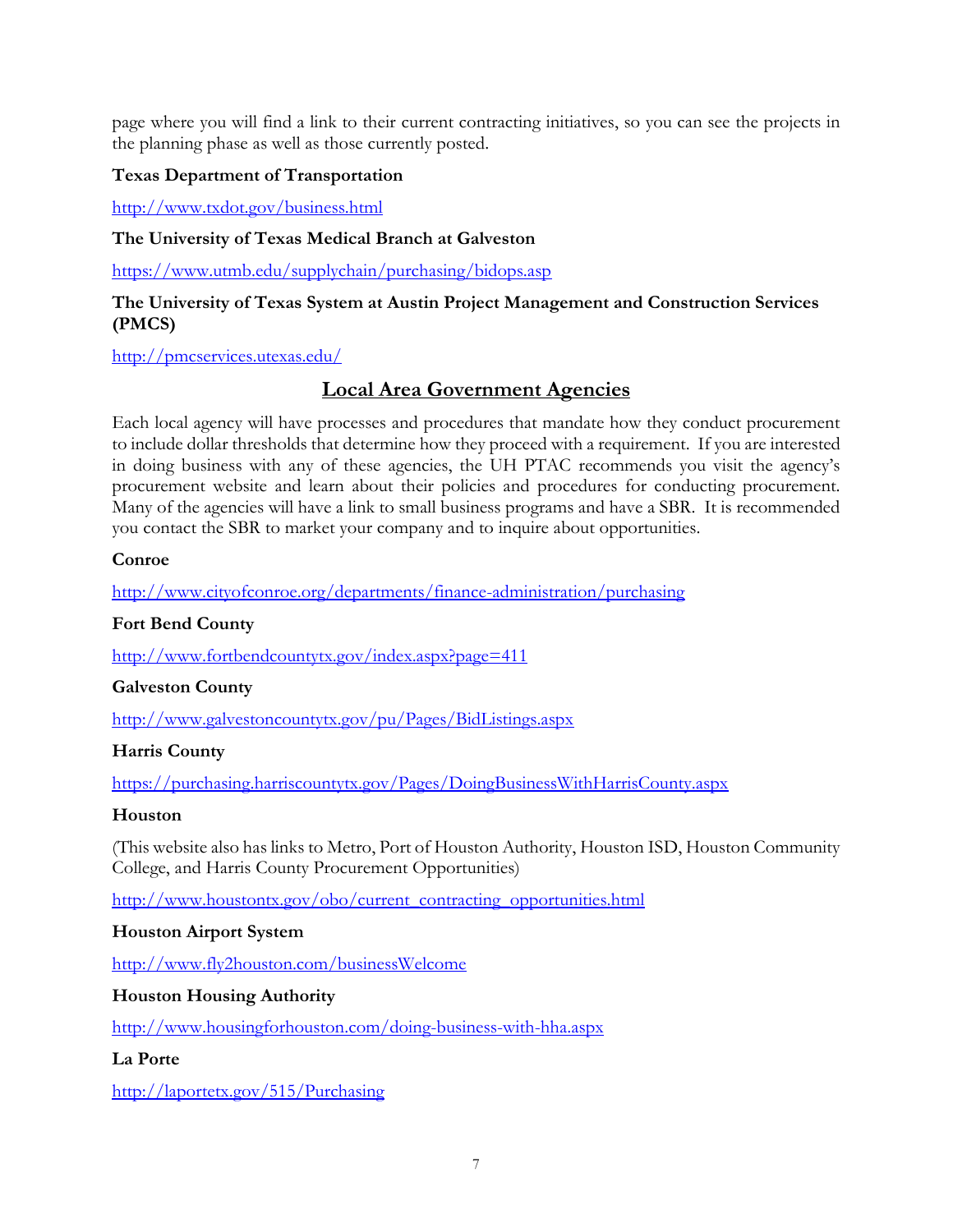## <span id="page-7-0"></span>**League City**

<http://www.leaguecity.com/bids.aspx>

#### <span id="page-7-1"></span>**Metro Transit Authority**

<https://www.ridemetroapp.org/procurement/solicitations.aspx>

### <span id="page-7-2"></span>**Montgomery County**

http://www.mctx.org/departments/departments  $l - p/purchasing/vendor-information.php$ 

### <span id="page-7-3"></span>**Missouri City**

[http://www.demandstar.com/supplier/bids/agency\\_inc/bid\\_list.asp?f=search&mi=10144](http://www.demandstar.com/supplier/bids/agency_inc/bid_list.asp?f=search&mi=10144)

### <span id="page-7-4"></span>**Pearland**

<https://www.pearlandtx.gov/departments/finance/purchasing-division>

### <span id="page-7-5"></span>**Port of Houston Authority**

<http://porthouston.com/portweb/procurement/>

### <span id="page-7-6"></span>**Rosenberg**

<http://rosenbergtx.gov/notice-bidders-rfqrfp/>

### <span id="page-7-7"></span>**Sugarland**

<span id="page-7-8"></span><http://www.sugarlandtx.gov/index.aspx?NID=288>

# **Other Texas Cities**

#### <span id="page-7-9"></span>**Amarillo**

[http://www.amarillo.gov/?page\\_id=149](http://www.amarillo.gov/?page_id=149)

#### <span id="page-7-10"></span>**Austin**

[https://www.ci.austin.tx.us/financeonline/vendor\\_connection/index.cfm](https://www.ci.austin.tx.us/financeonline/vendor_connection/index.cfm)

#### <span id="page-7-11"></span>**Beaumont**

<http://beaumonttexas.gov/departments/purchasing/bid-information/>

## <span id="page-7-12"></span>**Dallas**

<http://www.dallascounty.org/department/purchasing/currentbids.php>

## <span id="page-7-13"></span>**Dallas / Fort Worth International Airport**

<https://www.dfwairport.com/business/solicitations/index.php>

#### <span id="page-7-14"></span>**El Paso**

<http://legacy.elpasotexas.gov/purchasing/ep-invitations.asp>

#### <span id="page-7-15"></span>**Fort Worth**

<http://fortworthtexas.gov/purchasing/>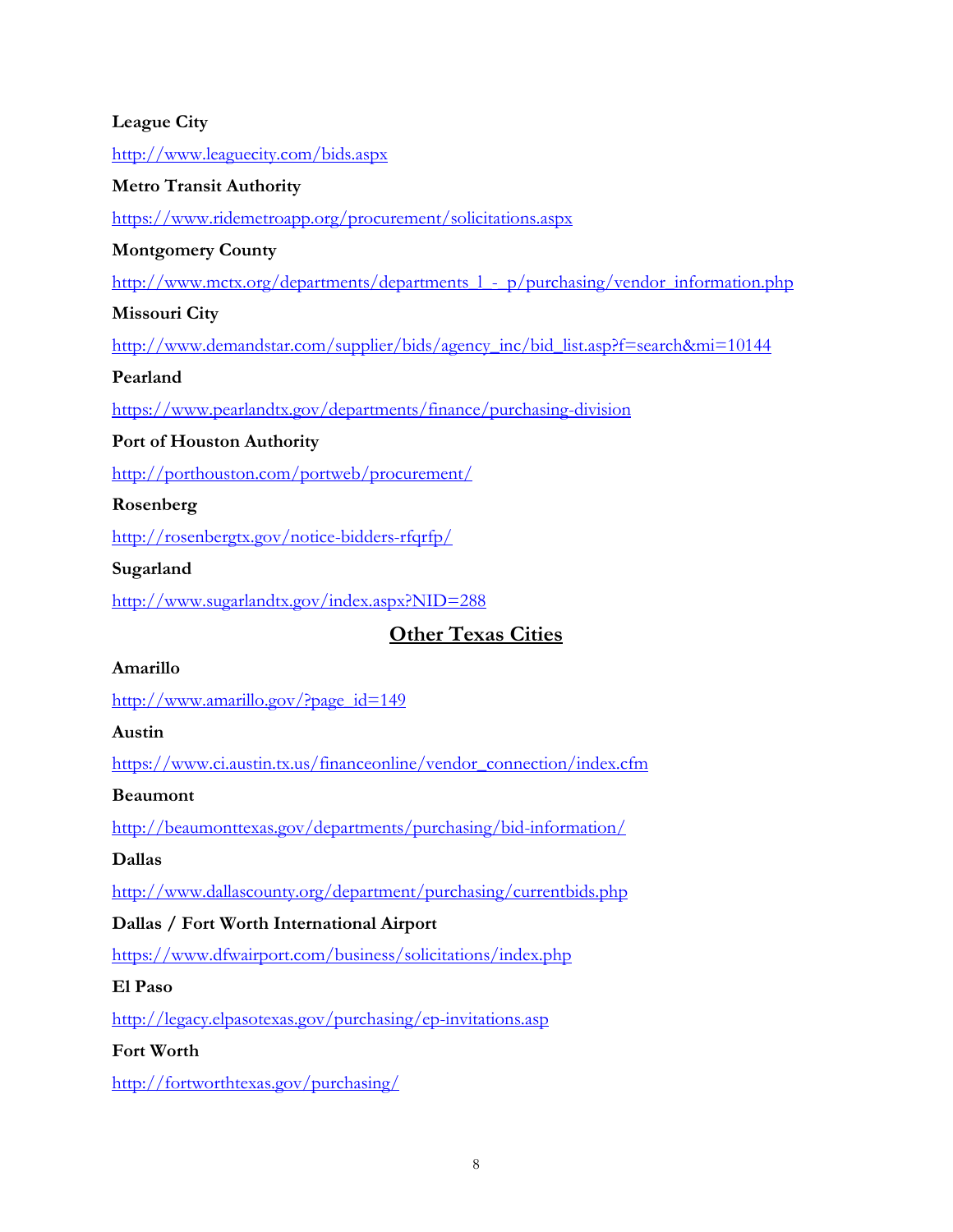## <span id="page-8-0"></span>**Lubbock**

<http://www.mylubbock.us/departmental-websites/departments/purchasing/home>

#### <span id="page-8-1"></span>**San Antonio**

<http://www.sanantonio.gov/purchasing/biddingcontract/opportunities.aspx>

## <span id="page-8-2"></span>**Waco City**

<http://www.waco-texas.com/bids.asp>

## <span id="page-8-3"></span>**Wichita Falls**

<span id="page-8-4"></span><http://www.wichitafallstx.gov/Index.aspx?NID=243>

# **Education Institutions**

# <span id="page-8-5"></span>**Universities and Community Colleges**

# <span id="page-8-6"></span>**Houston Community College**

<http://www.hccs.edu/district/departments/procurement/>

## <span id="page-8-7"></span>**Lone Star College System**

<http://www.lonestar.edu/purchasing.htm> (LSCS does not list current opportunities. Visit the website to learn how to become an approved vendor.)

## <span id="page-8-8"></span>**University of Houston**

(UH advertises many of their requirements on the ESBD)

<http://www.uh.edu/administration-finance/hub/bidopportunity/>

# <span id="page-8-9"></span>**University of Texas at Austin (UTA)**

<http://utdirect.utexas.edu/bidweb/bidweb.WBX?component=0>

## <span id="page-8-10"></span>**UTA Construction**

<http://www.utexas.edu/pmcs/calendar/>

## <span id="page-8-11"></span>**UT Health Science Center**

[http://www.uthscsa.edu/business/purchasing/purchasing\\_bids.html](http://www.uthscsa.edu/business/purchasing/purchasing_bids.html)

# <span id="page-8-12"></span>**Independent School Districts**

## <span id="page-8-13"></span>**Aldine**

<http://www.aldine.k12.tx.us/cms/main.cfm?siteID=41&PageID=429>

## <span id="page-8-14"></span>**Alief**

[http://www.aliefisd.net/group\\_profile\\_view.aspx?id=a7116725-ae62-46b4-9ba5-a170a890842f](http://www.aliefisd.net/group_profile_view.aspx?id=a7116725-ae62-46b4-9ba5-a170a890842f)

## <span id="page-8-15"></span>**Brazoria**

<http://brazoriacountytx.gov/departments/purchasing/bid-opportunities>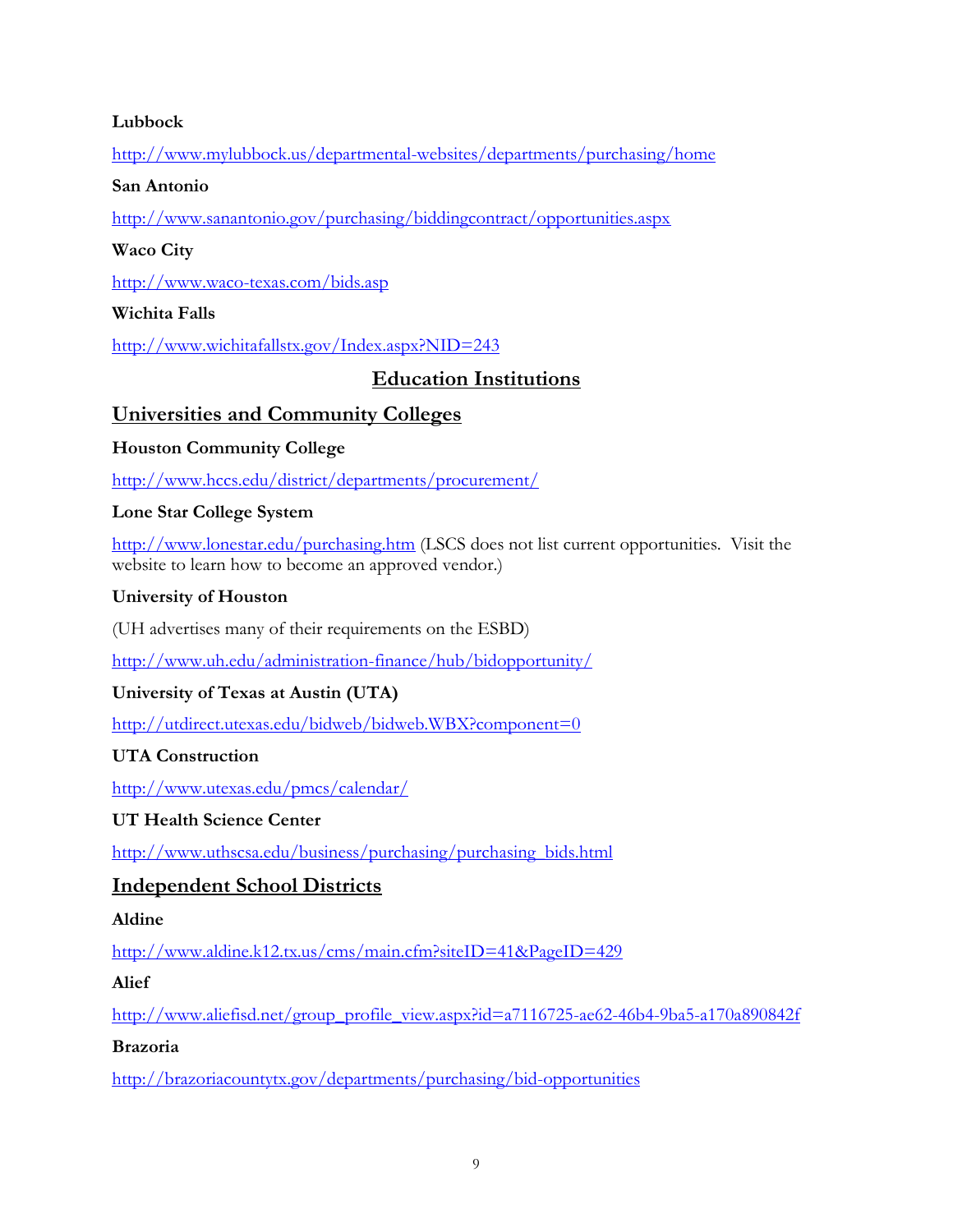## <span id="page-9-0"></span>**Channelview**

[http://www.cvisd.org//site/default.aspx?PageID=3050](http://www.cvisd.org/site/default.aspx?PageID=3050)

#### <span id="page-9-1"></span>**Clear Creek**

<http://www.ccisd.net/departments/purchasing/current-bids-rfps>

## <span id="page-9-2"></span>**Conroe**

<http://purchasing.conroeisd.net/bids/>

## <span id="page-9-3"></span>**Crosby**

<http://www.crosbyisd.org/education/components/docmgr/default.php?sectiondetailid=16609&> (click on Bid Schedule)

### <span id="page-9-4"></span>**Cypress-Fairbanks**

<http://www.cfisd.net/en/about/financial-information/bids-and-proposals/>

#### <span id="page-9-5"></span>**Deer Park**

<http://www.dpisd.org/Page/17355>

### <span id="page-9-6"></span>**Fort Bend**

<http://purchasing.fortbendisd.com/CurrentBids.aspx>

#### <span id="page-9-7"></span>**Galena Park**

<http://www.galenaparkisd.com/campuspages/purchasing/UpcomingBidsRFPs.htm>

#### <span id="page-9-8"></span>**Houston**

[http://www.houstonisd.org//Domain/8017](http://www.houstonisd.org/Domain/8017)

#### <span id="page-9-9"></span>**Humble**

[http://www.humble.k12.tx.us//Domain/65](http://www.humble.k12.tx.us/Domain/65)

#### <span id="page-9-10"></span>**Katy**

<http://www.katyisd.org/dept/purchasing/Pages/default.aspx>

#### <span id="page-9-11"></span>**Klein**

<http://www.kleinisd.net/default.aspx?name=finserv.purch.home>

#### <span id="page-9-12"></span>**La Porte**

[http://www.lpisd.org/apps/pages/index.jsp?uREC\\_ID=214663&type=d&pREC\\_ID=553112](http://www.lpisd.org/apps/pages/index.jsp?uREC_ID=214663&type=d&pREC_ID=553112)

#### <span id="page-9-13"></span>**Pasadena**

<http://www1.pasadenaisd.org/cms/One.aspx?portalId=80772&pageId=462589>

## <span id="page-9-14"></span>**Spring**

<https://springisd.ionwave.net/Login.aspx>